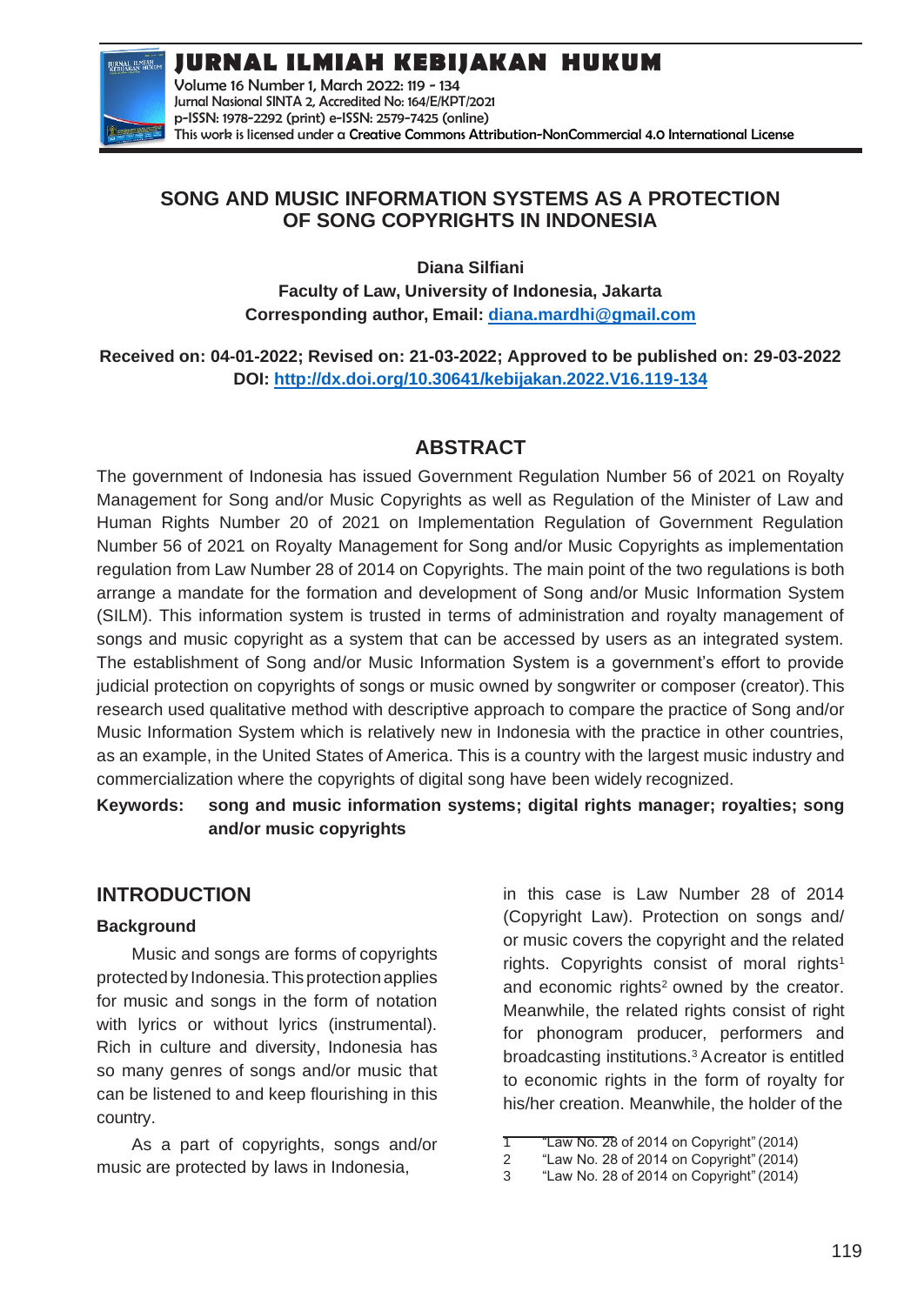related rights is entitled to economic rights of royalty for product of related rights.<sup>4</sup> Royalty is paid due to the usage of song and/or music for various interest to give economic benefit for creator and holder of the related rights. The usage of song itself can be in the form of commercial and non-commercial purpose.

Along with the development of digital technology, the utilization of copyrights on song and/or music becomes wider and more varied. One of them is song and/or music distribution that does not only use physical media like vinyl*,* cassette, CD or DVD but also song and/or music which is distributed digitally (DEMD/Digital Electronic Media Distribution*)*. This digital distribution includes the distribution through various digital platforms, as well as in in the form of RBT (Ring Back Tone*)*, full track downloads and other ways that are in line with technological development.

A creator of song and/or music, or socalled song writer, as an essential part of intellectual property ecosystem needs to get protection on economic rights and copyrights of his/her music and/or song. These rights include the certainty of royalty payment for the utilization copyrighted of music and/or song by the user.

Copyright Law regulates thatwithdrawal, collection and distribution of royalty on song and/or music copyrights can be done by the song writer, copyright holder or collective management organization (CMO) where the song writer joins in. However, Copyright Law does not further regulate the method of withdrawal, collection and distribution of royalty on song and/or music copyrights in detail, comprehensive and accountable manner.

In the practice, the withdrawal and collection of royalty are not done by the song writer himself. Instead, they are done by the

copyright holder that are music publisher, CMOand the National Collective Management Organization where the song writer joins in. Those parties can give licence for the usage of copyrights on songs and music to get economic benefit. They give license by considering the ability of song writer to do withdrawal and collection of royalty on the song writer's song and/or music copyrights. Commercially, this process is more effective and efficient if it is done collectively with other song writers who join in the music publisher and collective management organization.

On March 30, 2021 government of Indonesia issued Government Regulation Number 56 of 2021 on Royalty Management for Song and/or Music Copyrights. The regulation becomes legal basis for the development and implementation of Song and Music Information System (SILM). This system is expected to give judicial protection for song writer, copyright holder and related right holder towards economic rights on song and/or music as well as everyone who commercially uses song and/or music.

Song and Music Information System is defined as one form of legal protection provided by the government of the Republic of Indonesia for the interest of song writer and/ or copyright holder. Therefore, it needs to be well managed and administered to gain the optimization of economic and non-economic benefit for song writer and copyright holder.

Although SILM is new in copyright management of songs and music in Indonesia, this kind of system actually has long been developed and implemented by the related stakeholders in other countries. This system does not only manage copyright registration but also manage the usage of songs and music copyrights by users. It includes noticing user's violation and taking royalty on the usage of songs and music copyright. United States is one of the countries with the largest scale of music industry in the world.

<sup>4</sup> "Law No. 28 of 2014 on Copyright" (2014)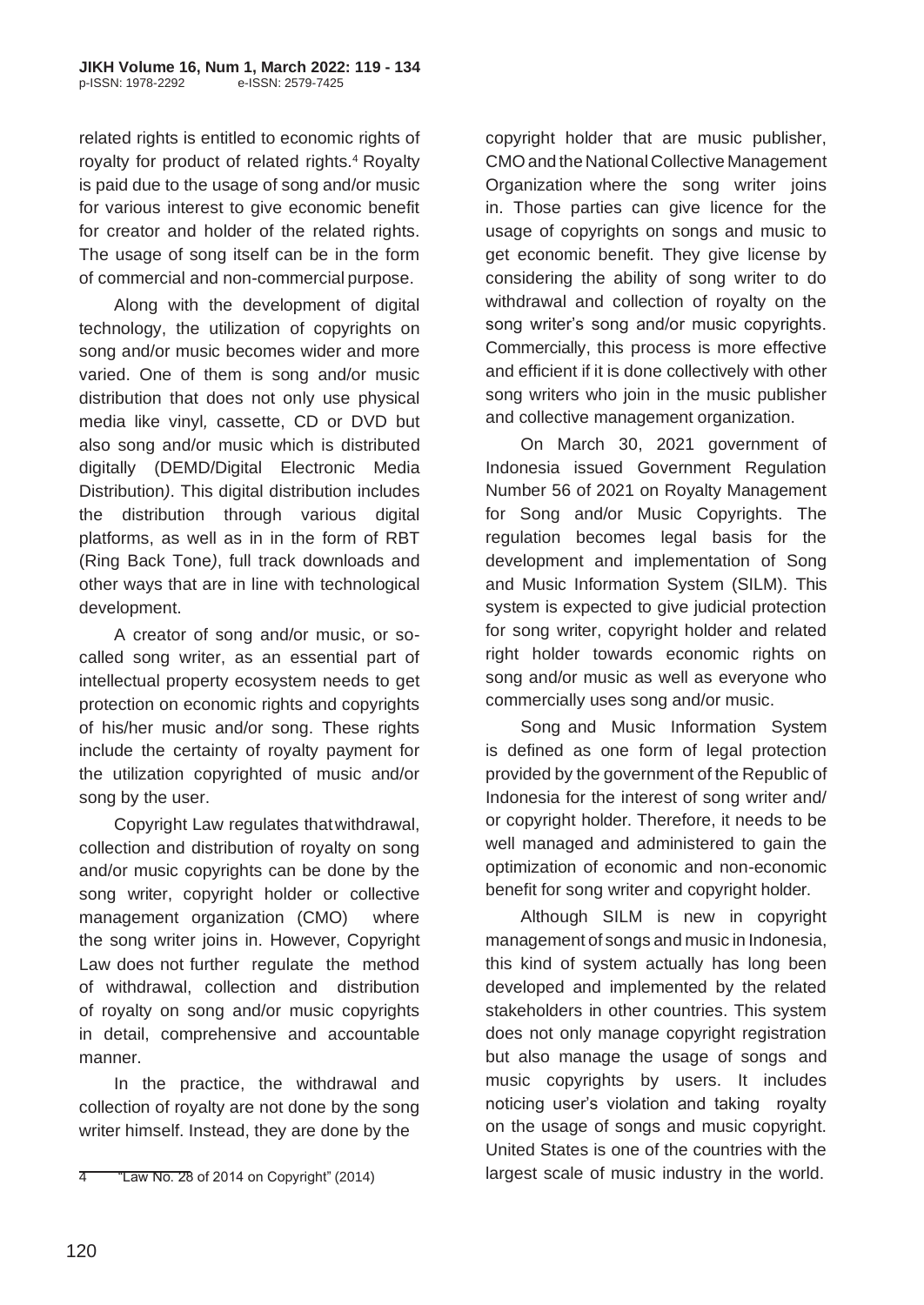It is also a country that has several copyright management systems on songs and music. This system simplifies and optimizes the copyright management on songs and music.

This research will study SILM as a system that manages copyright royalty on song and music in Indonesia. Along with this topic, the implementation of SILM in the United States, as a country with the largest music industry in the world, is used as a background comparison.

#### **Research Questions**

The formulations of research problem analyzed in this paper are stated as follows:

- **1.** How is the role of SILM as an information system in royalty management of copyrights on songs and music in Indonesia?
- **2.** How is the comparison of the royalty management that uses Digital Rights Management in the United States?

#### **Objectives**

This study aims to explain the urgency and role of SILM as an information system in copyright management on songs and music in Indonesia. In addition, this paper aims to compare similar system that has been run in the United States as a country which owns giant music industry and advanced digital technology.

#### **Research Method**

1. Approach

This study was qualitative research with descriptive analytical feature. It explained and analyzed the problem that became the main topic. This study was conducted through statutory approach and comparative approach. The statutory approach analyzed the related regulation in Indonesia, for example Law Number 28 of 2014 on Copyright, Government Regulation Number 56 of 2021 on Royalty Management for Song and/or Music Copyrights and the Regulations of the Minister of Law and Human Rights

Number 20 of 2021 on Implementation Regulation of Government Regulation Number 56 of 2021 on Royalty Management for Song and/or Music Copyrights. Comparative approach was used to explain and compare the song and music information system practice in Indonesia with the practice in the United States of America.

2. Data Collection

This study was conducted through literature study to get the data and related information from books, journals, laws and other law resources that were reliable and trustworthy. This paper was also discussed with practitioners and experts in their related fields.

3. Data Analysis

Data and information analysis in this study were conducted using descriptive and analytical approach. It was done to clearly and thoroughly explain the phenomenon as well as analyze data and information to answer research questions.

## **DISCUSSION**

### **Song and/or Music Information System as Copyright Protection of song in Indonesia**

Copyright is a part of Intellectual Property Rights protected by the Government of Indonesia. As an exclusive right owned by song writer and copyright holder, copyright is considered as a reward for song writer and copyright holder who have spent their time, effort, cost and other forms of sacrifice in order to making creation as well as getting incentive as motivation to make other creations.

Intellectual Property Rights (IPR) is one of the basic human rights deserved to get protected by the government. Human rights are rights owned by everyone without any exceptions. Considering human rights as given by the Almighty God, human rights are defined as natural, universal and eternal rights given by the Almighty God which are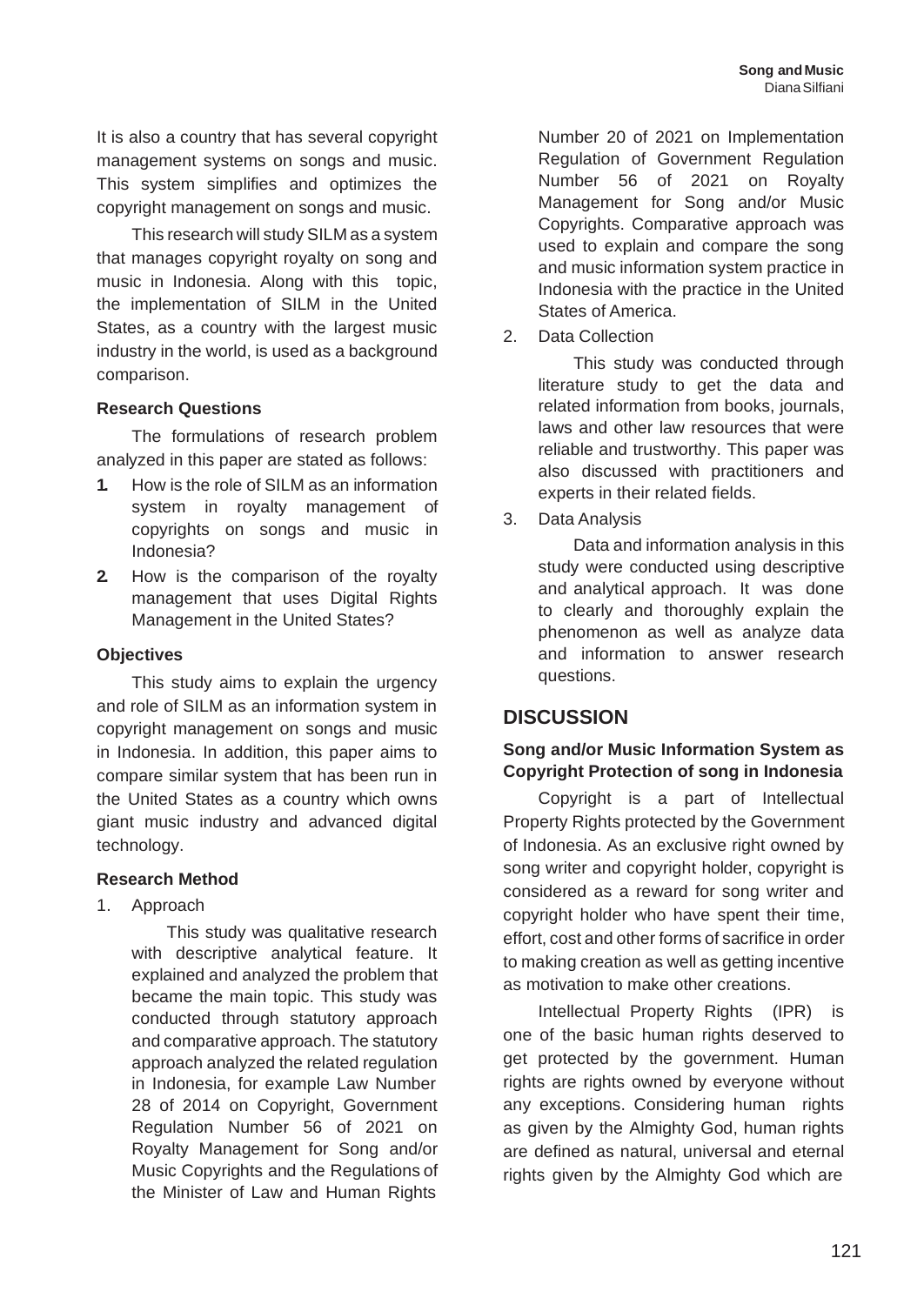attached to human and related with honor and human dignity.<sup>5</sup>

G.W Friedrich Hegel emphasized that intellectual creation is the embodiment of personality as an abstract right as the reason humans exist and rewards are not merely economic compensation but are more ethical and moral (reward) which have implications for the recognition of moral rights. $6$  In Indonesian law, aside of creating song and/ or music as business, song writer is entitled to moral rights and economic rights on his/her creation.

Article 7 of TRIPs regulates that IPR protection and enforcement must support technology invention, diversion and  $dissemination<sup>7</sup>$  Thus, IPR do not only give protection to song writer but also to SILM users. By doing so, conducive copyright ecosystem, social economic welfare and sustainability of rights and obligations in copyright usage will be realized.

IPR protection in the form of ownership system is a reward over the song writer's expression. It can also be defined as an incentive for song writer or designer on their sacrifice in producing intellectual creation that has significant financial implication.<sup>8</sup>

In copyright regime, economic rights on product or creation are the song writer or copyright holder's exclusive rights for gaining economic benefit.<sup>9</sup>As one of the appreciations for song writer's economic rights, there is an obligation to get written permission from song writer or copyright holder for users who use the song writer's songs and music.

Furthermore, this permission requires royaltiy payment from the users to the song writer or copyright holder.

Government Regulation Number 56 of 2021 states that commercial usage towards creation (song and/music) on public service includes performance, announcement and communication of creation<sup>10</sup>, both through analog as well as digital platform. $11$  There are 14 types of public service that use creation for commercial purpose regulated in Government Regulation Number 56 of 2021 (PP No. 56/2021).<sup>12</sup>

The use of song and/or music copyright for commercial purpose or distribution in digital platforms such as YouTube, Spotify, Joox, Facebook, TikTok, and others is not included in 14 types of public service regulated in PP No. 56/2021. However, the copyright usage of songs and music for commercial purpose on digital platforms is undoubtedly included in the type of usage that requires royalty payment to song writer and copyright holder. PP No. 56/2021 unlocks room for additional type of commercial usage other than those that have been regulated. These additional types of copyright usage will be regulated in Ministerial Regulation.<sup>13</sup> It surely gives fresh air for song writer on the use of his/her creation for commercial purpose. It is because this situation means there is a regulation that specifically arrange the types of creation usage and guarantee royalty payment as the fulfillment of economic rights on song and/or music copyright owned by the song writer.

In fact, regarding the creation usage for

<sup>5</sup> Satya Arinanto, *Hak Asasi Manusia dalam Transisi Politik di Indonesia*, (Jakarta: Pusat Studi Hukum Tata Negara Fakultas Hukum Universitas Indonesia, 2018), 52.

<sup>6</sup> Rahmi Jened, "Hukum Hak Cipta (Copyright Law)", 6-7 as accessed in [http://repository.unair.](http://repository.unair/) ac.id/93727/2/8%20m%20Hukum%20Hak%20 Cipta-Rahmi.pdf accessed on April 7, 2021

<sup>7</sup> Rahmi Jened, *Op. Cit.*, 43

<sup>8</sup> Rahmi Jened, *Op. Cit.*, 13

<sup>9</sup> "Law No. 28 of 2014 on Copyright" (2014)

<sup>10</sup> "GovernmentRegulationNo. 56of 2021 onRoyalty Management for Song and or Music"(2021)

<sup>11</sup> "Government Regulation No. 56 of 2021 on Royalty Management for Song and or Music" (2021)

<sup>12</sup> "Government Regulation No. 56 of 2021 on Royalty Management for Song and or Music" (2021)

<sup>13</sup> "Government Regulation No. 56 of 2021 on Royalty Management for Song and or Music" (2021)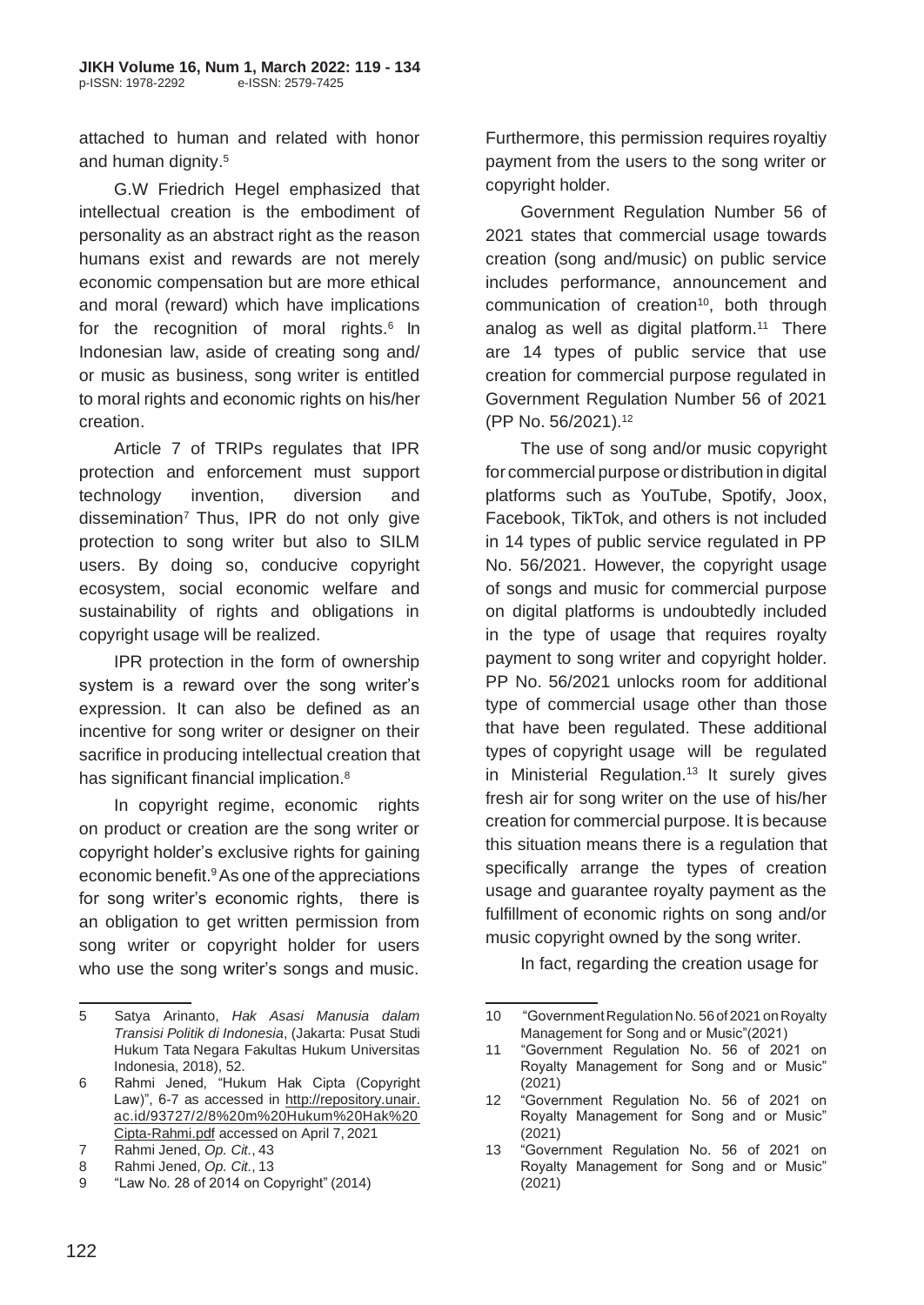commercial purpose by public through digital platforms, the royalties of this type of usage are drawn, compiled and distributed by the National Collective Management Organization (LMKN).<sup>14</sup> There is the Decree of National Collective Management Organization (LMKN) Number: SK. 03. LMKN. VIII. 2019 on Delegation of LMKN Authority to Wahana Musik Indonesia and/or Sentra Lisensi Musik Indonesia as Coordinator of Withdrawal, Collection and Distribution of Royalties (KP3R) to do withdrawal and/or collection of royalties on Song and/or Music copyright and/ or product of related rights. This decree has pointed Wahana Musik Indonesia and Sentra Lisensi Musik Indonesia as KP3R which is an extension of LMKN hands in doing withdrawal, collection and distribution of royalty on songs and music copyrights in Indonesia.

In order to get economic benefit through royalty on songs and music copyrights from the users, the song writer and copyright holder need proof of ownership on their songs and music copyright. Copyright in Indonesia has existed when a creation fulfills the element of originality, creativity and fixation.<sup>15</sup> Originality means novelty. It means that a creation is not the same with prior creation/art or prior copyright. Creativity means a creation has the element of thoughts, imaginations and new ideas from its creator. Fixation means a creation has special character and has been realized/fixed. Copyright is not considered existed when a creation is only in the form of an idea or imagination without the existence

of expression embodiment.

Declarative principle of copyright adopted by Indonesia has consequence that copyright in this country is not registered but recorded. If one copyright has been announced and published, then the copyright is considered to have just existed.

Registration of copyright in Indonesia is regulated in the Copyright Law Chapter X on Registration of Copyright and Products of Related Rights. Furthermore, Article 4 of PP No. 56/2021 states that the Minister conducts the registration of songs and music. It is in line with provisions in Article 64 of Copyright Law. Article 69 paragraph (1) of Copyright Law mentions that the request of copyright on creation that has been approved will be listed on the general creation list. General Creation list is managed by the Directorate General of Intellectual Property of the Ministry of Law and Human Rights of the Republic of Indonesia.

However, there is a difference about registration of copyright that possibly causes confusion. It is due toArticle 66 (2) of Copyright Law that regulates the registration of copyright conducted through electronic and/or non electronic system, however in Article 4(2) PP no. 56/2016 mentions that the registration is conducted only by electronic system. This difference potentially causes contradiction in the field related to electronic record that is not accommodated in PP 56/2021.

In the practice, the registration of copyright songs and music is conducted to Directorate General of Intellectual Property of the Ministry of Law and Human Rights of the Republic of Indonesia, namely on the intellectual property database.<sup>16</sup>

Article 64 (2) of Copyright Law mentions that registration of creation is no longer a

*<sup>14</sup>* Directorate General of Intellectuals Property, Ministry of Law and Human Rights of Republic of Indonesia, *LMKN Succeeded Distribute IDR 51 Billion Royalty to the Musicians in 2020,* 23 August 2021, as accessed at [https://www.](http://www/) dgip.go.id/article/detailarticle/lmknberhasildistribukanrp51miliarroyaltikeparamusisipada2020?categories=pengumuman December 28, 2021

<sup>15</sup> Rahmi Jened, *Interface Hukum Kekayaan Intelektual dan Hukum Persaingan Usaha (Penyalahgunaan HKI),* (Depok: Rajawali Pers, 2017), 79

<sup>16</sup> go to https://pdkiindonesia.dgip.go.id and find copyright to see registration of copyright managed by the Directorate General of Intellectual Property of Ministry of Law and Human Rights of the Republic of Indonesia.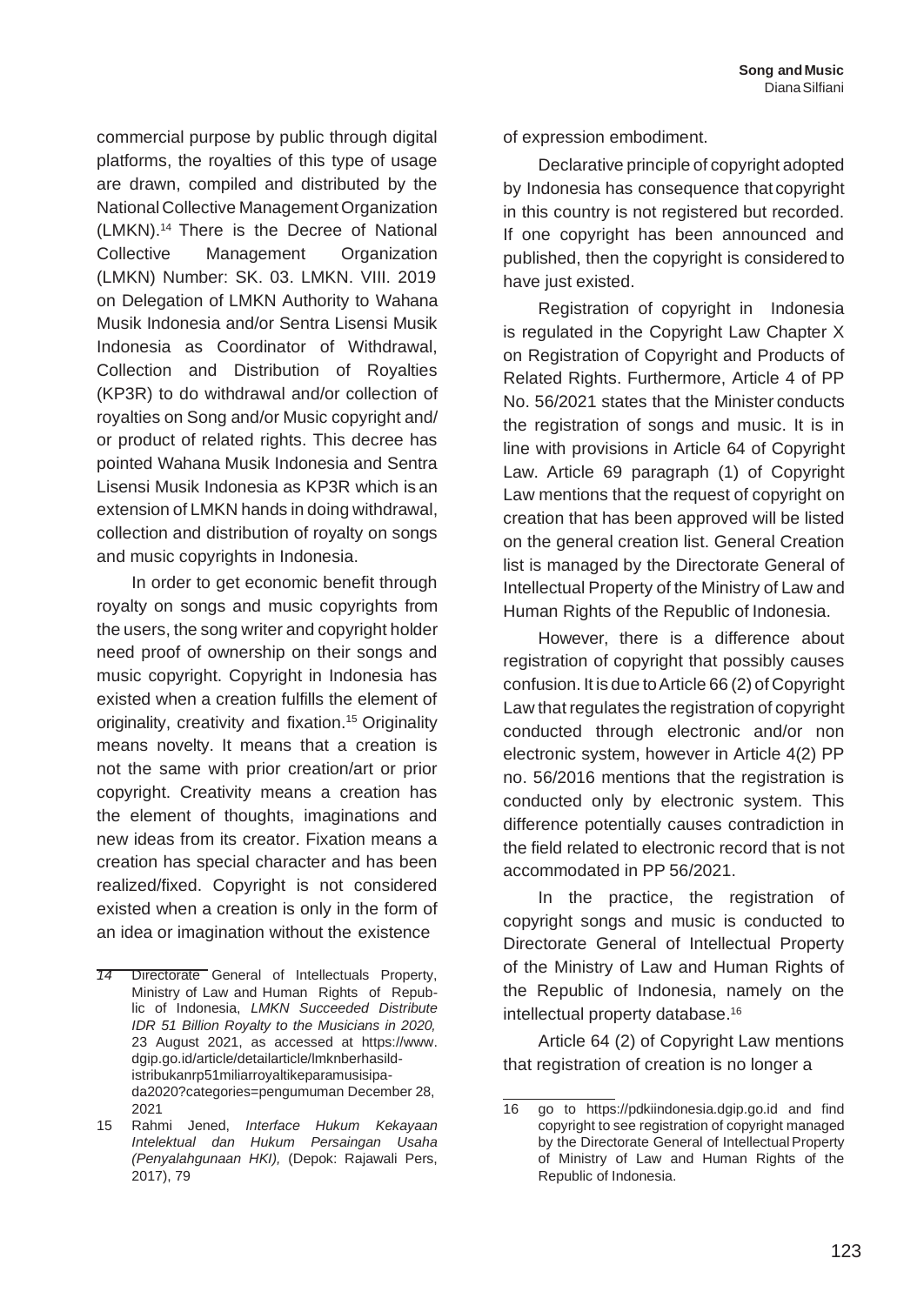condition to get copyright. However, Article 5 PP No. 56/2021 mentions that all song and or recorded music in the general creation list will be put in song and music data center. It can be seen that a creation that is not registered in the general creation list will not be put in song and music data center.

Article 1 of PP 56/2021 regarding general provision does not mention the definition of song and music data center. Additionally, Copyright Law also does not mention about song and music data center. Song and music data center in PP No. 56/2021 is mentioned in Article 5 and Article 6. Through this regulation, it is stated that song and music data center is managed by Directorate General of Intellectual Property of the Ministry of Law and Human Rights of the Republic of Indonesia.<sup>17</sup> In addition, this regulation also states the parties that can access song and music data center.Article 8 of PP No. 56/2021 regulates that royalty management carried out by LMKN based on the integrated data in the song and music data center.

As mentioned in PP No. 56/2021, the presence of SILM has been previously mandated in Article 6 of Copyright Law. According to this regulation, the protection of song and music copyright through SILM requires a song writer to have management information of copyright or electronic information of copyright. Basically, SILM as an information system collects management information of copyright or electronic information of copyright. It is the embodiment of copyright protection on songs and music as mandated by Article 6 of Copyright Law.

Article 1(13) of PP No. 56/2021 mentions SILM as data and information system used for song and music royalty distribution. SILM is considered as a breakthrough in Indonesian copyright ecosystem.

SILM will provide the report of song and/or music usage. Then, this report will become a base for LMKN to distribute royalty. Configuration and details regarding SILM content are not yet discussed in detail in PP No. 56/2021. The absence of clear and detailed information about SILM arises several questions from the related stakeholders. For example, what kind of data will be managed in SILM and how much royalties that will be charged to users who use the copyrighted song.

SILM as a comprehensive information system of songs and music copyright will fulfill functionality element only if it can accommodate the needs of creator and copyright holder of songs and music.

In order to withdraw, collect and distribute the royalty on the usage of song and music copyright, songs and music identification is required to be done as the first step. A song or music writer has an IPI (Interested Party Identification)/CAE (Composer, Author, Publisher) Number.<sup>18</sup> IPI and CAE are international identification number given to songwriter and music publisher for uniquely identifying copyright holder. In this case, the holder of song and music copyright is song writer and music publisher. IPI/CAE Number owned by song writer and music publisher are usually registered by the Collective Management Organization for withdrawal, collection and distribution of royalty on songs and music copyright.

In accordance with fixation as copyright requirement, song that has been recorded will get the ISRC (International Standard Recording Code). It is a code based on international registration of songs and music copyright. ISRC later will contain the data of songs and music copyright. It does not only contain the song writer's name and song title but also contains the data of music publisher,

<sup>17</sup> "Government Regulation No. 56 of 2021 on Royalty Management for Song and or Music" (2021)

<sup>18</sup> BMI, What is An IPI/CAE Number[, https://www.](http://www/) bmi.com/faq/entry/what\_is\_an\_ipi\_cae\_number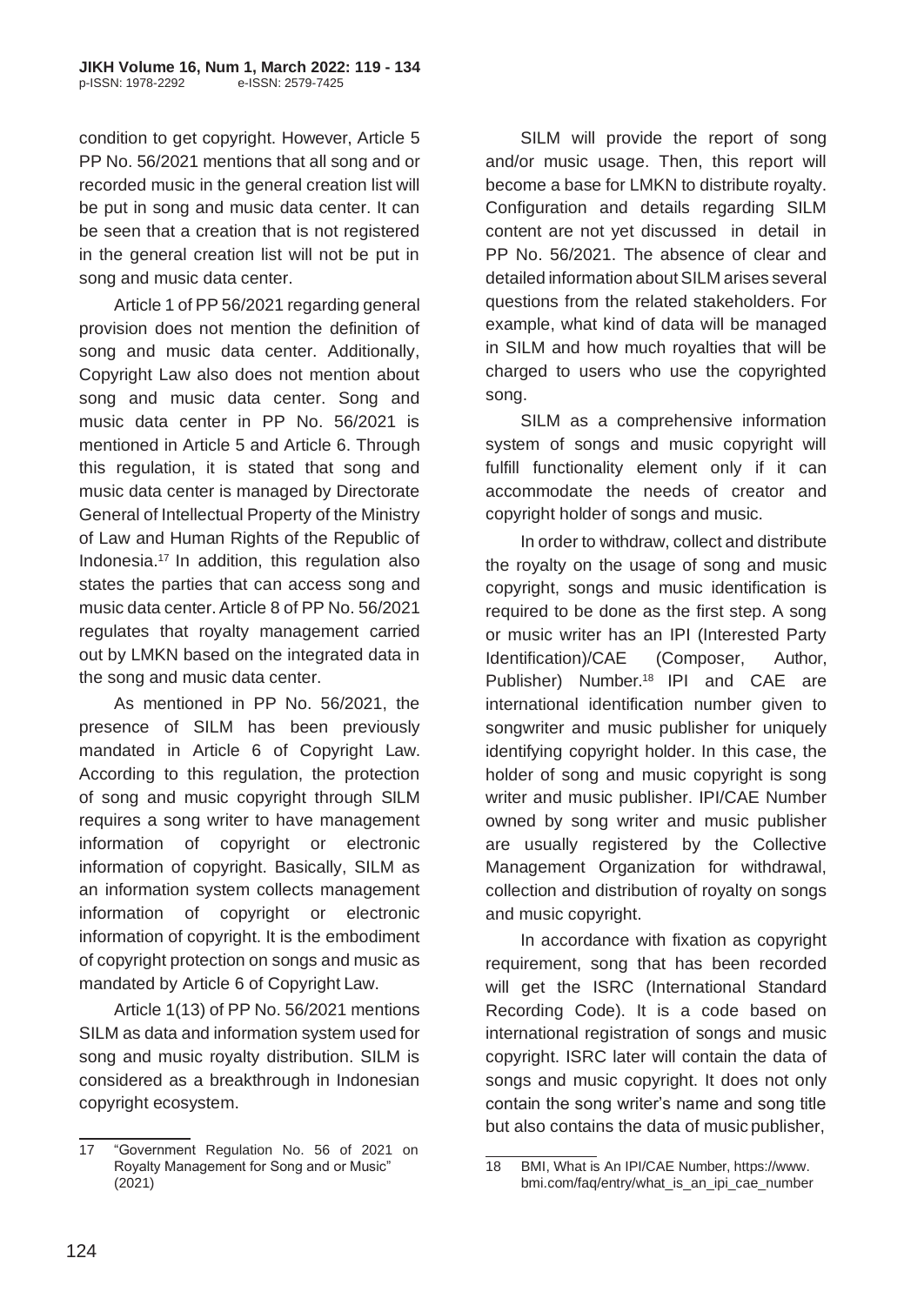song ownership and pseudoname of the song writer (if there is any). Ownership claim of song is data about how big the portion of song ownership owned by a song writer that is used in record or phonogram. Ownership claim of song is urgent for showing how much royalty on songs and music copyright that will be obtained by song writer from the usage of her/ his songs and music. It is especially applied if songwriter and composer in one creation are more than one person. In this case, royalties will be shared based on the percentage of ownership claim from the song writer of songs and music copyright. Ownership claim is usually shared based on the claim onlyrics and the claim on notation. There are not any regulations that specifically arrange the division and proportions of ownership claim on songs and music copyright. It is all based on the agreement of the song writers who carried out the creation process. Every percentage of ownership claim is unique and must not be the same from one song/music copyright to another. The data in SRC are attached to the record or phonogram. These data will later be scanned if the song/music is used by the users. By doing so, it creates data liability of royalty on song and music copyright.

The existence of integrated information system of song and music copyright will lead to relatively easier process to identify the creator of song/music and copyright holder. It is because users can type some keywords in information system to find the legal creator and copyright holder of songs/ music they want to use.

Meanwhile in conventional system, users often find it difficulty to find the creator or copyright holder of songs and music thatthey want to use. This difficulty is often experienced by users who intent to use song/music to be background music in advertisement product or to be theme song in motion-picture. These users must look for song writer and copyright holder to make arrangement related to licence

agreement. Apart from easy identification of song writer and copyright holder, integrated information system with general creation list and song/music data center will ensure validity of song writer and copyright holder. It is because if the whole database of song and music copyright are syncronized, potential abuse and violation of songs and music copyright can undoubtedly be minimized or at least prevented. Although without complete assurance, the existence of mechanism with measured timeline in information system can give certainty of judicial protection for creator and copyright holder on the usage of his/her music/song copyright.

Information system should also guarantee the certainty of royalty rate that will be charged to users. Thus, users can use song and music copyright without worries that they will be charged with unjustified royalty rate. Copyright as an exclusive right undoubtedly gives absolute authority to song writer and copyright holder. However, copyrights still have limitation or restrictions before the law.

In ecosystem of digital song and music copyright, there are copyright identification on songs and music that undoubtedly make easier withdrawal, collection and distribution of royalty. By only scanning IPI/CAE Number for one usage of song/music copyright, the type, time and royalty rate of the song/music copyright can be accessed.

As an example, in the usage of song and music copyright on digital platforms, royalties of song and music copyright are calculated based on two types of usage. They are song and music copyright as *musical works content* and song and music copyright embedded in *non music centric content*. Copyright as *musical works content* itself is defined as music copyright that is used in record or phonogram, for example as single in an album or in a compilation. In Youtube platform, *musical works content* does not take form in phonogram audio only. They also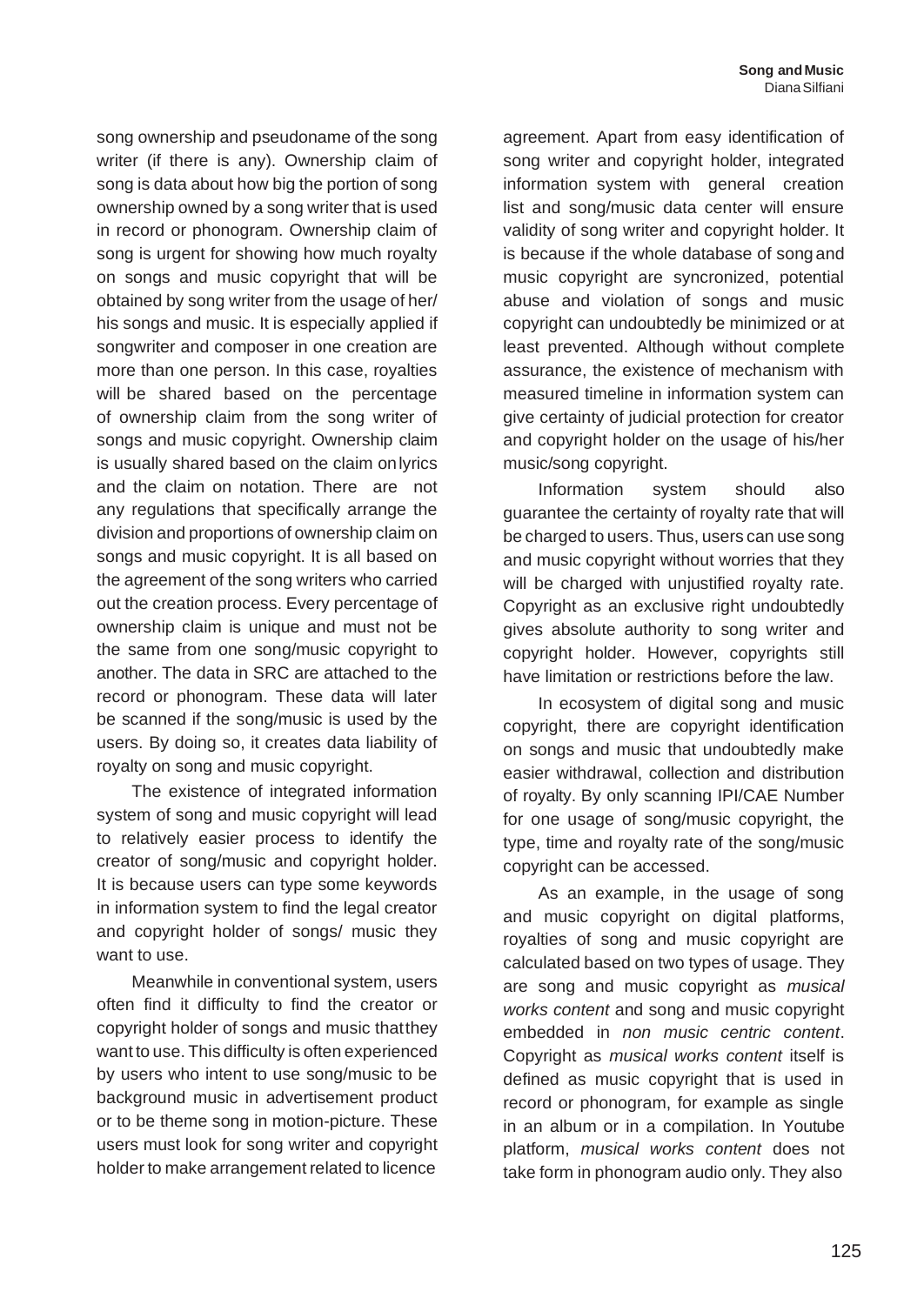take form in audio that has been synced with visuals to make audiovisual, such as music videos or video clips. Meanwhile, copyright embedded in *non music centric content* is defined as content in a digital platform that is created, produced and uploaded by users with using some part of song/music copyright. *Non music centric content* can be in the form of audio only or also audiovisual in which copyrighted song and music are not fully put in the content. In other words, the related song/music does not become main focus of the content (for example in TV shows, movies, audiobooks, and podcasts*)* or the entertainment content that uses a little part of copyrighted songs and music. Royalty rate of each usage is undoubtedly different. *Musical works content* uses the whole copyrighted song and music whereas *non music centric content* only uses small piece of the related copyrighted song and music.<sup>19</sup> Regarding social media that grows rapidly around the world, many users of digital platform amateurishly make *non music centric content*  as hers/him alone and use copyrighted song and music in her/his content.

These are brief details that need to be accommodated and regulated by SILM in its implementation. In addition, regarding the development of the music industry and technology, SILM must continuously update the system so that it is not left behind and cannot carry out its functions optimally.

The Song and/or Music Information System is a new copyright system in Indonesia. The construction and development of SILM will be carried out by LMKN through the third parties according to the provisions of the applicable law. <sup>20</sup> LMKN is a Non-State

Budget Assistance Institutions formed by the Minister. Thus, in appointing the third party that will help LMKN build and develop SILM, LMKN needs to pay attention on provisions related to procurement of goods and services as arranged in Presidential Regulation Number 16 of 2018 on Government Procurement of Goods/Services and Presidential Regulation Number 12 of 2021 on Amendments to Presidential Regulation Number 16 of 2018 on Government Procurement of Goods/ Services.

Probably, there are not any disciplines in social science that develop as fast as the study of law in responding rapid growth of information technology (IT).<sup>21</sup> Digital disruption has changed a lot of law aspects that regulate the development of information technology itself and also regulate economic aspect, sociological aspect and other aspects. Law is always open for different interpretations because the on-going development.<sup>22</sup> Therefore, law needs to always develop to follow changes in all fields.

SILM as a new information system does not only contain law aspects such as copyright, royalty, etc that are organized and managed as objects in information system, but also as a product of information technology that is required to obey the applicable law.

As an electronic system, SILM must fulfill various conditions that previously has been applied in Indonesia. PP No. 56/2021 does not regulate in detail about content and substance on SILM as an electronic system. SILM as an information system undoubtedly provides electronic information as regulated

<sup>19</sup> Music Copyright Thailand (MCT) Ltd, Online NonMusic Centric, http://www.mct. in.th/tariff.php?page=online\_non\_music\_ centric&LanGuage=EN

<sup>20</sup> "Government Regulation No. 56 of 2021 on

Royalty Management for Song and or Music" (2021)

<sup>21</sup> Assafa Endeshaw, *Hukum E-Commerce dan Internet dengan Fokus di Asia Pasifik*, (Jogjakarta: Pustaka Pelajar, 2007), 429

<sup>22</sup> Sudikno Mertokusumo, *Penelitian Hukum, Sebuah Pengantar*", (Jogjakarta: Penerbit Liberty, 2004), 23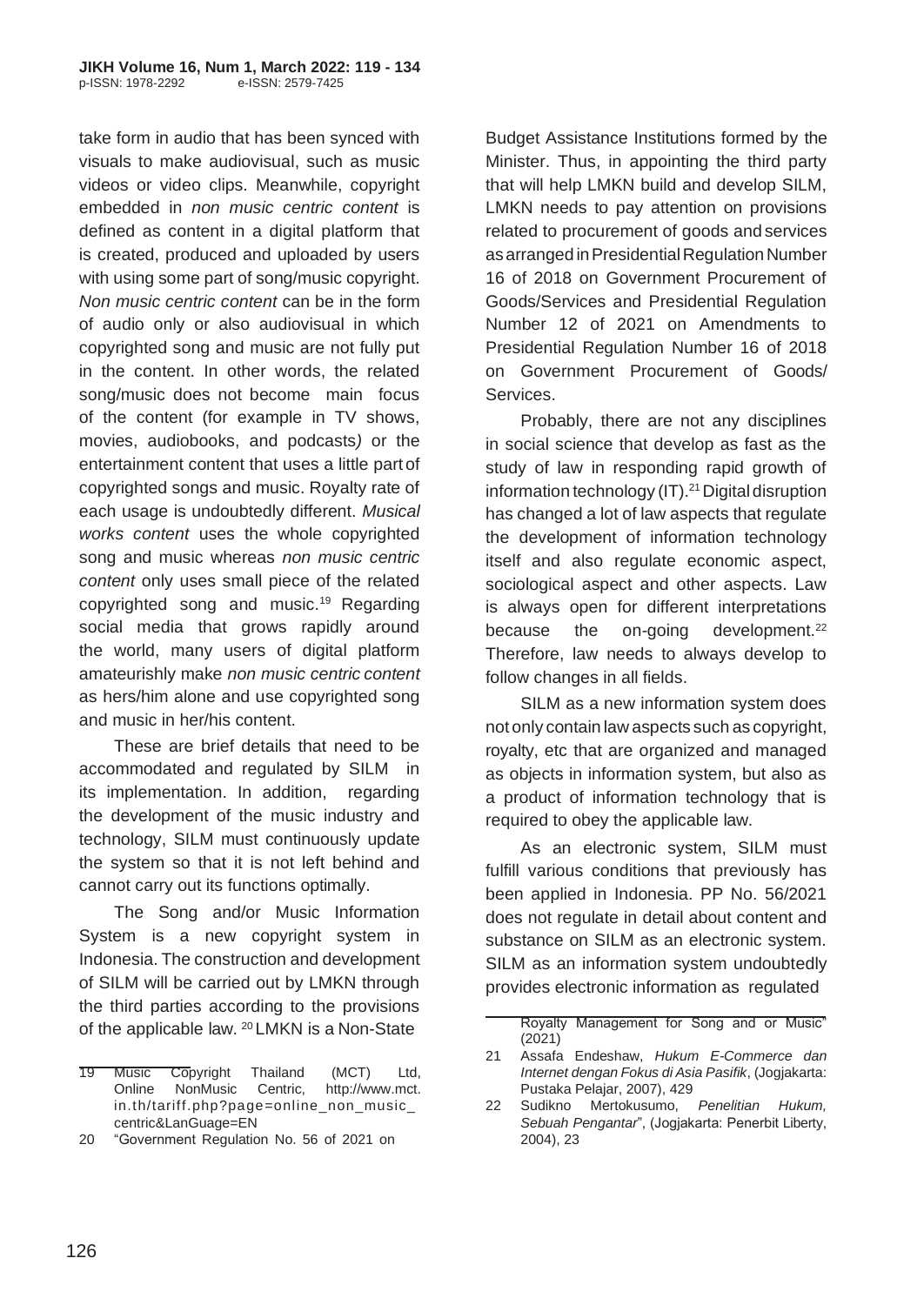in Article 1(1) of Law Number 19 of 2016 on Amendment to Law Number 11 of 2008.

SILM as an electronic system contains electronic transaction, namely legal acts using computers, computer networks, and or other electronic media.<sup>23</sup> If SILM will at a time organize, accommodate and conduct the royalty payment transaction of copyrighted song according to the fair rate, SILM construction needs to be built by paying attention to provisions about electronic transaction. Nowadays, the development of contract law or agreement law in business practice has rapidly developed. Sometimes it can no longer rely only on the provisions in Book III of the Civil Code concerning Obligations.<sup>24</sup>Thus, the electronic transaction that generates obligation/agreement for both SILM and its users need a more complex legal framework.

If doing transaction in SILM requires users as law subject to give hand signature, it must be arranged first that the hand signature on application/information system is defined as electronic hand signature. This signature itself is hand signature composed on Electronic Information that are embedded, associated or related with other Electronic Information used as verification tool or authentication.<sup>25</sup> The electronic signature is done by the signer as a legal subject associated with/or related to the Electronic Signature.<sup>26</sup>

- 23 "Law No. 19 of 2016 on Amendment to Law No. 11 of 2008 on Electronics Information and Transactions" (2016)
- 24 Bambang Sutiyoso, *Interpretasi Putusan Kontrak Bisnis dan Problematikanya di Indonesia*, (Jogjakarta: UII Press, 2017), 42
- 25 "Law No. 11 of 2008 on Electronics Information and Transactions" (2008) in conjunction with " Government Regulations Number 71 of 2019 on Implementation of Electronics System and Transaction" (2019)
- 26 "Law No. 11 of 2008 on Electronics Information and Transactions" (2008)

Electronic Signature functions as verification and authentication tool in identitfying the signer identity, wholeness and authenticity of Electronic Information. Electronic Signature is the Signer's approval on Electronic Information and/or Electronic Documents signed with the Electronic Signature. If electronic signature is abused by other parties who are not entitled, the responsibility to proof the abuse is assigned to the System Electronic Organizer. Therefore, as the responsible party in SILM implementation, it is important for LMKN to arrange procedures and methodologies in doing verification towards commercial usage form which is filled electronically through application*/*information system.

Aside from arranging the commercial use towards the economic rights of copyrighted songand/ormusic,ifSILMalsoarrangesroyalty payment, then SILM requires an electronic payment system in its implementation. It undoubtedly requires cooperation with the third parties, namely payment gateways or banks. Payment Gateway is a service enabling its user for processing electronic payment transaction by using payment tool, such as debit/credit card, electronic money, and or Proprietary Channel.<sup>27</sup> Once again, assigning the third party as service provider of electronic transaction needs to pay attention to provisions in applicable law.

The amount of important information related to songs and music copyright mandated by law to SILM must be followed by the strict protection to personal data stored andused inSILM.Alot of important information related to song and music copyright data, music publisher data, rates and royalty data of song writers, copyright holders, LMK of Song

<sup>27</sup> "Bank Indonesia Regulation Number 18/40/ PBI/2016 on Implementation of Payment Processing Transaction " (2016)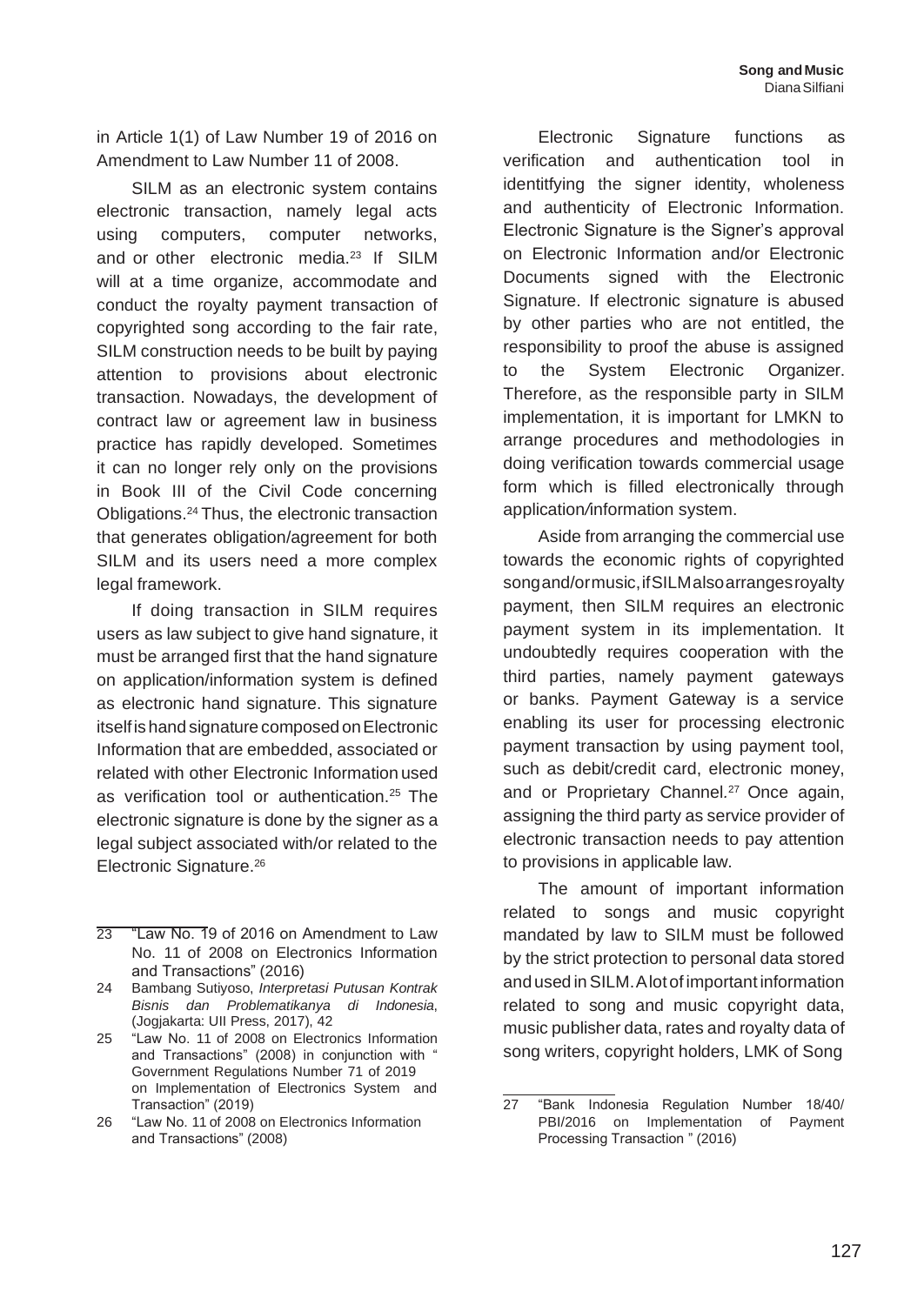Writers and LMKN will be stored on the SILM server. SILM is required to have and develop a safe data protection system to ensure the security of copyright data for songs and music which it manages.

Furthermore, regarding its capacity as validation tool, electronic information and electronic documents or their printed version can be valid evidence based on applicable procedural law in Indonesia. Thus, electronic information and electronic documents or their printed version in SILM applied as validation tool are also aplied in procedural law of intellectual property which has free evidentiary power.<sup>28</sup>

The modern world is very dependent on information technology that can create efficiency with wide area coverage without hindered by national borders.<sup>29</sup> The presence of SILM will fulfill intellectual property philosophical protection in promoting world advancement, generating new ideas and creating favorable climate for embodiment and implementation of those ideas.<sup>30</sup>

### **Royalty Management System in the United States by using Digital Rights Management**

Technology utilization for management of song and/or music copyright can be conducted through a digital rights management. Several world class digital platforms have been utilising digital right management to be able to control intellectual property rights and content displayed on their platform.

Music industry recognizes DRM or Digital Rights Management. DRM is technology that describes and identifies digital content

protection through intellectual property rights. In addition, DRM enforces the rules as set out through the rights holder or as explained through the law that regulates the digital <sup>31</sup>. content itself

DRM provides solution for the provider's accessibility needs towards electronic content. It also gives product protection and for the needs of company to internally distribute information via intranets and extranets.<sup>32</sup>

DRM makes consumer to easily and legally buy music and some music services that are only available in digital content, and all at once give protection to unjustified usage of copyrighted songs and music.<sup>33</sup>

United States is one of the countries with the largest music industry in the world. It is also one of the countries with longest history of intellectual property rights. United States arrange song copyrights as IPR through US Copyright Office United States of America. US Copyright Office conducts registration of song copyrights through their official website [www.copyright.gov.](http://www.copyright.gov/) However, US Copyright Office only conducts registration of copyrights without arranging the management of songs and music copyright or royalty of copyrighted song.

In relation with royalty management of song copyright, United States differentiate

<sup>28</sup> Harjono, et. al., *Hukum Acara Penyelesaian Sengketa Kekayaan Intelektual*, (Malang: Setara Press, 2019), 29

<sup>29</sup> OK. Saidin, Aspek Hukum Hak Kekayaan Intelektual (intellectual Property Rights), (Jakarta: Rajagrafindo Persada, 2013), 519

<sup>30</sup> Cita Citrawinda Noerhadi, *Hak Kekayaan Intelektual dan Perkembangannya* (Jakarta: Kompas, 2021), 35

<sup>31</sup> Budi Agus Riswandi, *Hak Cipta di Internet Aspek Hukum dan Permasalahannya di Indonesia*, (Jogjakarta: FH UII Press, 2009), 69

<sup>32</sup> Abbas Foroughi, Marvin Albin and Sharlett Gillard, "Digital Rights Management: A Delicate Balance Between Protection and Accessability", *Journal of Information Science*, 28 (5) (2002): 389-395 sebagaimana diakses pada https://journals.sagepub.com/doi/ pdf/10.1177/016555150202800504 pada tanggal 3 Januari 2022

<sup>33</sup> Rajiv K. Sinha, Fernando S. Machado, and Collin Sellman, "Don't Think Twice, It's All Right: Music Piracy and Pricing in a DRM-Free Environment", *Journal of Marketing*, Volume 74 Issue 2 (2010): 40-54 sebagaimana diakses pada https://journals. sagepub.com/doi/epub/10.1509/jm.74.2.40 pada tanggal 3 Januari 2022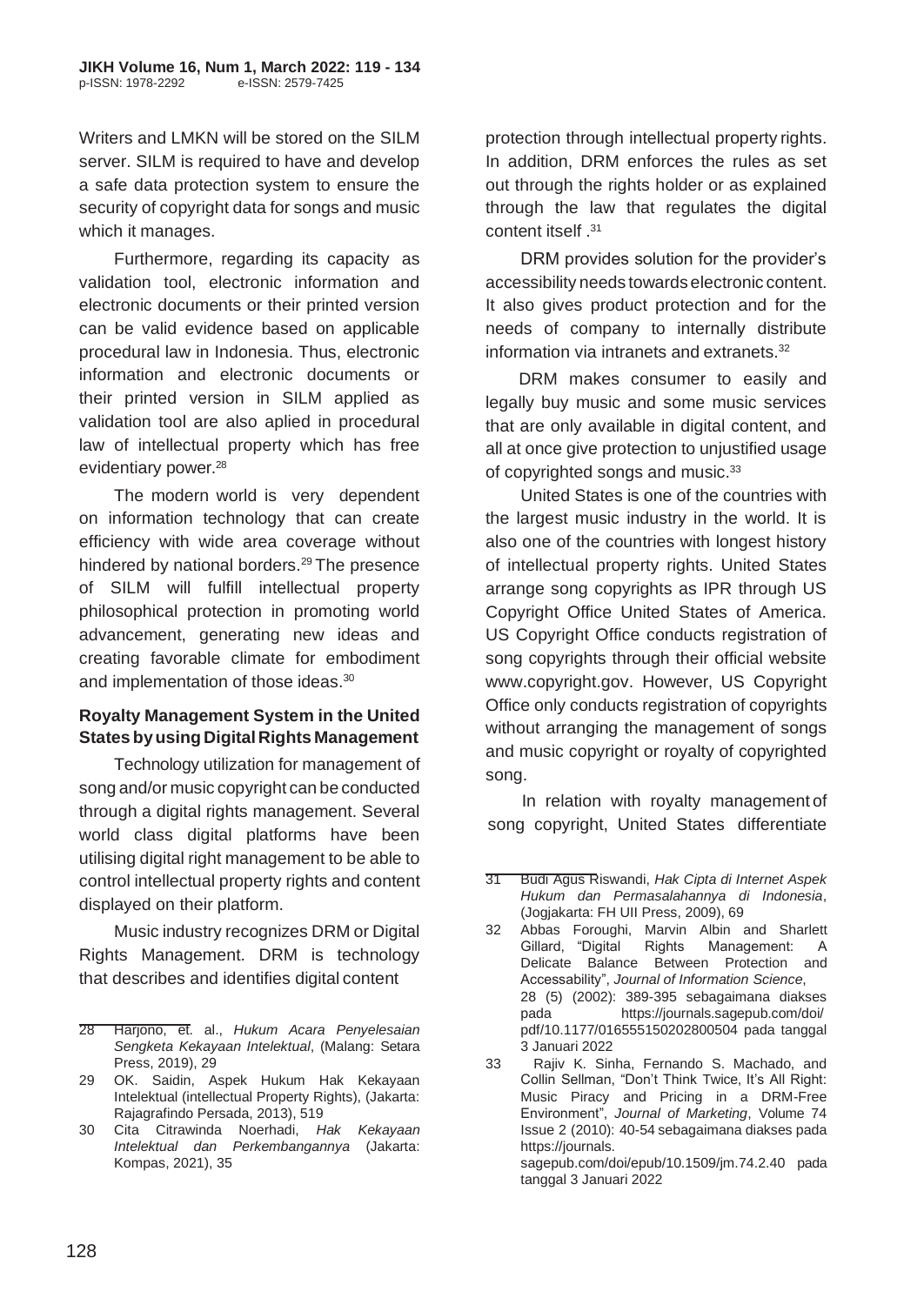licence of song copyright in two management categories, namely performing rights and mechanical rights*.*

Performing rights are rights managed by the Performing Rights Organization (PRO). PROs that dominate performing rights management market in the United States are BMI and ASCAP. BMI claims that their organization only collects royalties from performing rights and does not collect royalties from mechanical and synchronization rights*.* 34 BMI and ASCAP respectively develop a system called Songview. This system is a comprehensive data platform that provides ownership data of performing rights in the United States and shares the administration for a most of the licensed music. $35$  The existence of a comprehensive system makes it easier to manage and arrange the usage of song and music copyrights, in this case performing rights, which are managed by BMI and ASCAP as PRO.

Performing Rights in Indonesia is known as Announcement Rights as regulated in Article 9 of Copyright Law. Meanwhile, PRO itself is similiar to CMO (Collective Management Organization) or in Indonesia calledasLembaga ManajemenKolektif(LMK). Regarding song copyrights, there are four LMK in Indonesia. They are Wahana Musik Indonesia (WAMI), Yayasan Karya Cipta Indonesia (YKCI), Pencipta Lagu Rekaman Industri Nusantara (PELARI Nusantara) and Royalti Anugerah Indonesia (RAI). The four LMK are a non-profit legal entity that withdraws, collects and distributes royalty of songs and music copyright to the creators who become members in accordance with the mandate of Copyright Law.

In doing withdrawal, collection and distribution of royalty from the usage of copyrighted song/music, CMO is usually assisted by a digital management system or commonly called as Digital Rights Manager or Digital Rights Management provided by private companies. One of the companies that provides digital management service is BMAT. This company claims themselves as an innovator in digital music management, with mission to record all data related to usage and ownership of songs and music around the world.<sup>36</sup> Another private company that provides digital management service is ACR Cloud. This company claims that they have system for music monitoring or supervision for the usage of songs and music copyrights in various media. As examples, ACR Cloud has monitoring system for the usage of song copyrights on broadcasting institution, television and radio, at digital service providers (DSP), and others.<sup>37</sup>

Mechanical Rights are not specifically regulated in Indonesian law. However, in practice, mechanical rights are also known as reproduction rights or rights to multiplication. Reproduction rights are recognized and accommodated in Copyright Law. Mechanical Rights in Indonesia is not withdrawn, compiled and distributed by LMK, but by the music publisher.

Some of the major music publishers in the United States are Harry Fox Agency, Sony Music Publishing (ATV), Warner Chappel and many others. Most music publishers with large song catalogs, large number of song copyrights and capital usually choose to develop their own DRM.

Harry Fox Agency developed a system named POLI+ as an online request system

<sup>34</sup> BMI, BMI and Performing Rights https://www.bmi. com/licensing/entry/business\_using\_music\_bmi\_ and\_performing\_rights as accessed on January 3, 2021

<sup>35</sup> ASCAP, Songview, as accessed on the page [https://www.ascap.com/songview](http://www.ascap.com/songview) on January 3, 2021

<sup>36</sup> BMAT Music Innovators, as accessed on the page [https://www.bmat.com/cmo/](http://www.bmat.com/cmo/on) on December 31, 2021

<sup>37</sup> ACR Cloud, Automatic Content Recognition Services for Doers, [https://www.acrcloud.com](http://www.acrcloud.com/)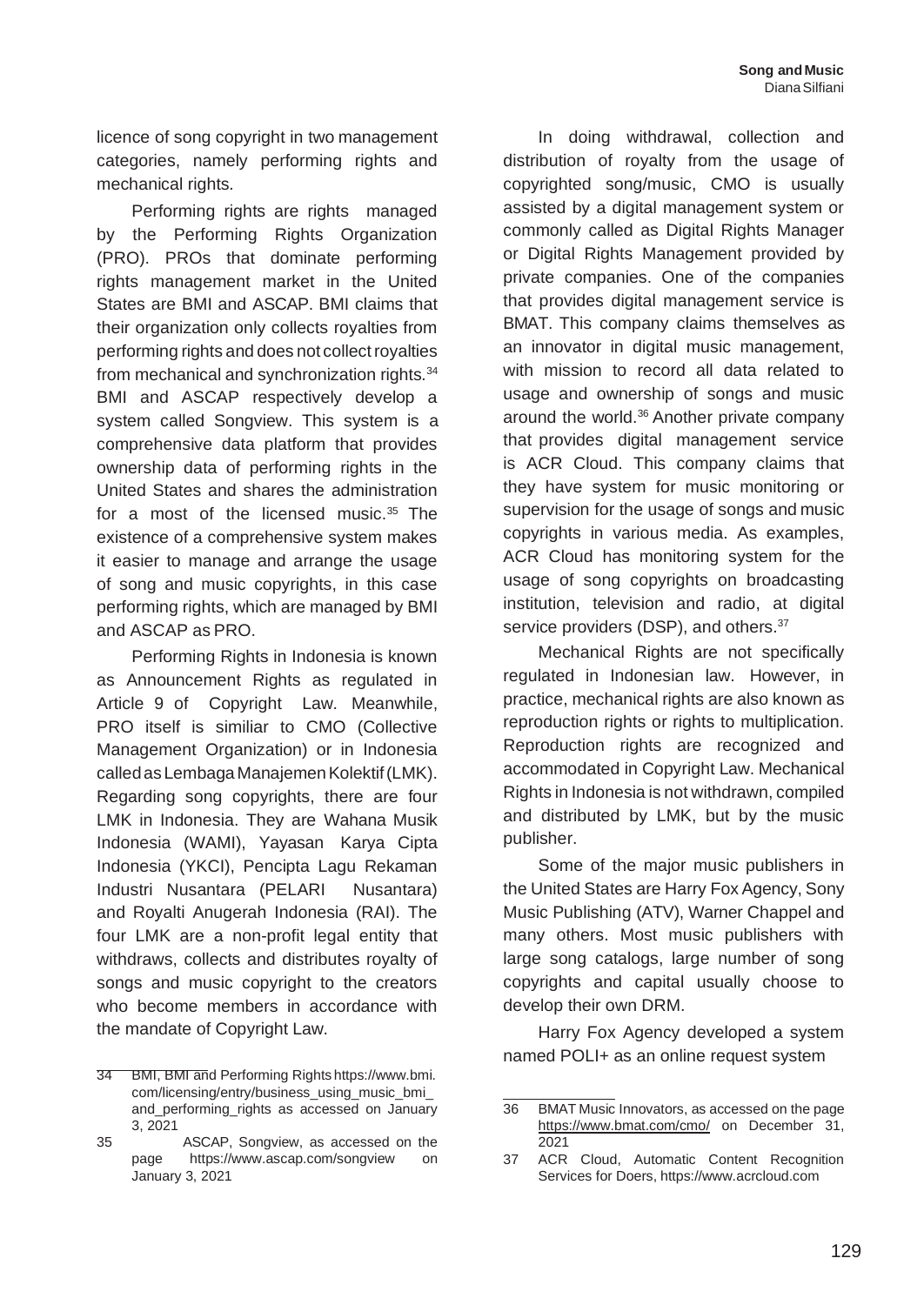maintained by Harry Fox Agency to manage song information and license of creator catalogue and copyright holder of songs and music <sup>38</sup> . Harry Fox Agency claims that in their system, song writer and copyright holder have power to refuse or agree in responding to the pending license request and count the reports and royalty payments that they receive.

It shows that digitizing the royalty management system for song and music copyrights worldwide is not only adding values for parties that manage song copyright. It has also become essential needs considering the digital disruption and increasing needs of online management during COVID19 pandemic. A well-built system will not only help song and music writer to manage, administer and obtain royalty on his/her copyrighted songs and music. It will also make users easily use copyrighted songs and music for commercial as well as noncommercial purpose. A well-built system will also provide economic benefit obtained by song/music writer.

SILM is government's response for protection and management of songs and music copyright in Indonesia. It is a realization of the 1945 Constitution of the Republic of Indonesia in Article 28 (c) paragraph (1). This regulation states that it is government's obligation to fulfill citizen's rights for self development and life quality improvement by getting benefit from knowledge advancement of science and technology, as well as art and culture.

As a system which is designed, built and intended for royalty management of song and music copyrights that is reliable, accountable and trusted, SILM is a state's effort to provide legal protection for creator of songs and music to get economic benefit on his/her creation usage.

SILM needs to be further regulated in an implementation regulation that regulates this information system in detail, completely and clearly. The implementation regulation must regulate the governance and management of SILM. This regulation is not only in accordance with regulation above it but also can accommodate the development of dynamic relation between song copyrights and technology.

# **CLOSING**

## **Conclusion**

Based on the discussion presented above, the conclusion that can be drawn is the Government Regulation Number 56 of 2021 on on Royalty Management for Song and/or Music Copyrights is a breath of fresh air for song writers and parties related in commercial usage of song and/or music in Indonesia. Although song data center and/ or Song and/or Music Information System (SILM) are not regulated in detail, complete and thorough, Government Regulation Number 56 of 2021 has become foundation for the development of song data center and/ or Song and/or Music Information System (SILM). By conducting this regulation, SILM can manage and administer songs and music copyright along with its possible use to give maximum protection and give optimal appreciation on copyrights for songwriter and composer (creator) also for parties involved in song and music copyrights management.

United States is a country that has arrange copyright and royalty of songs and music usage. It is a country with much longer history of copyrights and much developed than Indonesia. United States differentiate royalty of songs and music copyrights into performing rights or announcement right maintained by Performing Rights Organization

<sup>38</sup> Harry Fox Agency, Publisher Online Inquiry Main Page, https://emech.harryfox.com/CGIBIN/lansa web?webapp=WAPOLI+webrtn=WRINIZ+ml=LA NSA:XHTML+part=PRD+lang=ENG+f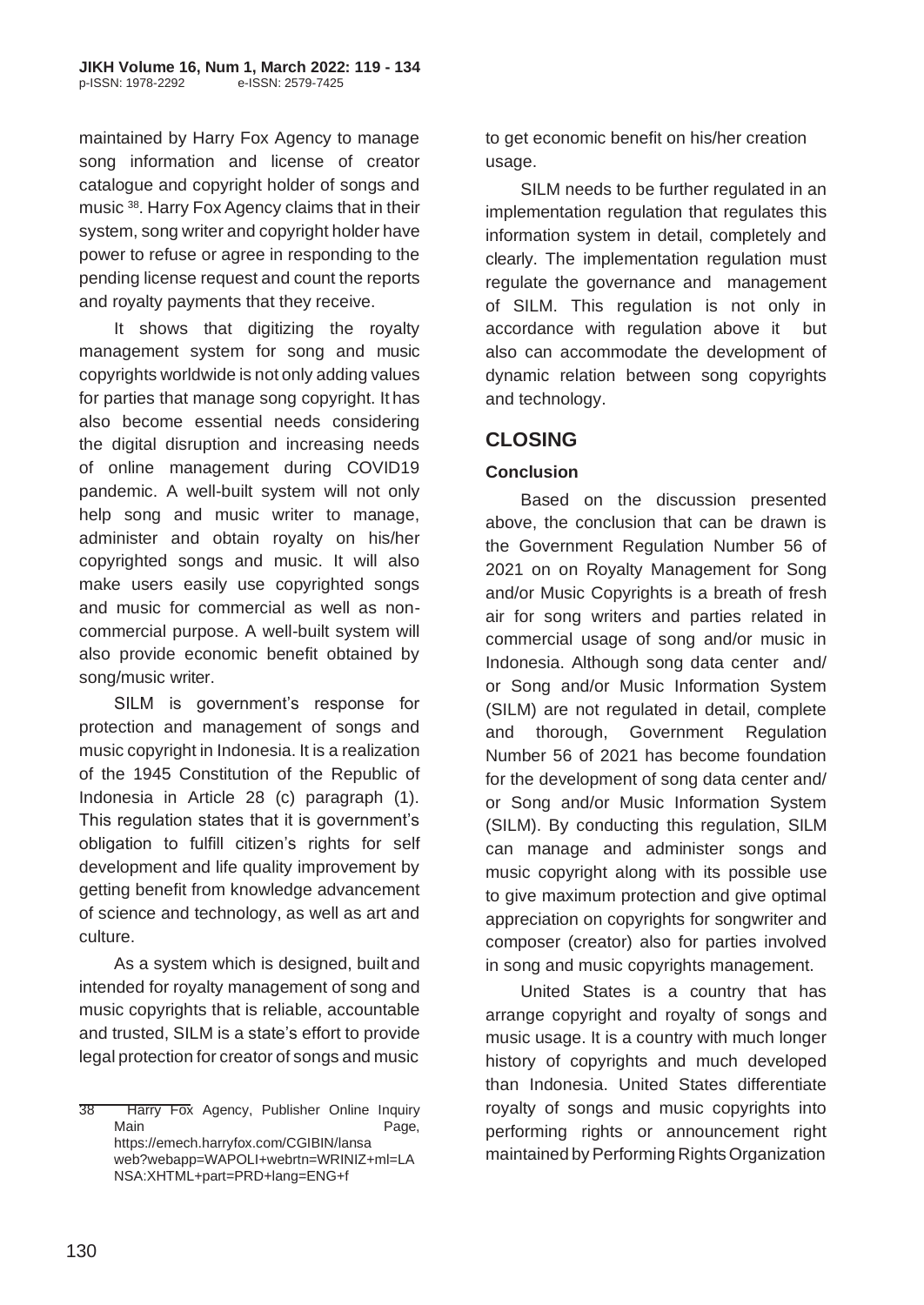(PRO). It is an equivalent organization with Collective Management Organization (CMO) in Indonesia. In addition, United States also has mechanical rights or rights to multiplication managed by music publisher. Indonesia has similarity with the United States in management system of royalty.

### **Suggestion**

The government of Indonesia needs to make special regulation or implementation regulation related with SILM as Digital Rights Management. It is expected that this special regulation will explain in detail and thoroughly about SILM as an information system which firmly organizes information and usage of song and/or music. It is also expected that SILM can arrange music and/or song protection, sanctions for violators and all matters related to the protection of copyrighted song and/or music.

After looking at the discussion in the previous section, in protecting royalty management of copyrighted song and or music, other legal protections are needed to ensure the fulfillment of economic rights on song and/or music copyright owned by creator. This protection is in the form of synergy between regulations and the related systems of songs and music copyrights in Indonesia. Regarding the implementation of song and music copyright management between the general list of creation, the song and/or music data center and SILM, each of them must not overlap each other. Theymust be in synergy with each other. All of them will create a good and advanced ecosystem for song and music copyright.

The legal protections that can be done by the government to protect the economic rights on song and/or music copyrights in SILM are stated as follows:

### **1. Establishing detail,deep and thorough regulations about SILM**

SILM needs material content and details before the regulation that regulates SILM is formally made, promulgated and becomes legally binding.

As an electronic system, SILM needs to be built, developed and implemented with strict compliance towards the applicable laws.

Regarding the lack of discussion of SILM in detail, accountable and thorough, in our opinion, this could be facilitated through a specific implementation regulation that arranges SILM by paying attention to the applicable law.

### *2.* **Increasing cooperation between government, song writers, users and other stakeholders***.*

Regarding protection of economic rights on song and/or music copyrights through SILM, it will be quite difficult if the parties related in this matter do not conduct cooperation at all. Song writer, Copyright Holder and Collective Management Organization need to be actively register and/or give power to National Collective Management Organization (LMKN). It needs to be done in order to make LMKN able to register their copyrights on SILM. Thus, they can get royalty for the usage of their copyrighted song and/or music. Government through Directorate General of Intellectual Property needs to actively socialize the issues related to copyright registration in the general list of creation which is integrated with data center of song and/or music. It will become the base for royalty distribution conducted by LMKN according to the commercial usage in SILM.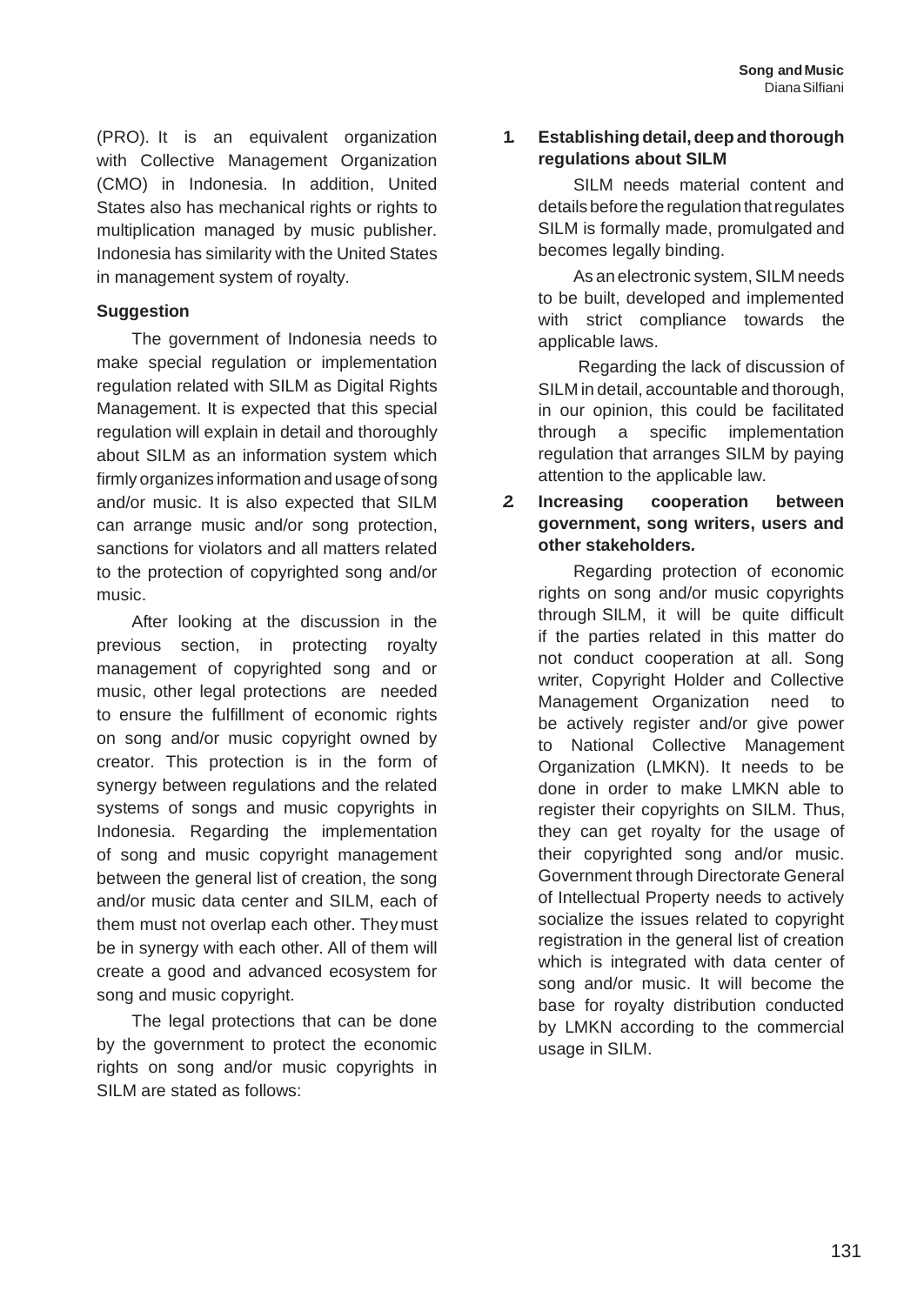**3. Conducting inventory and documentation of song and/or music copyrights for optimal royalty obtained by song writer.**

Inventory and documentation are very important. They have been arranged in detail related to inventory and documentation procedures in the Copyright Law and PP No. 56/2021 that regulate general list of creation, song an /or music data center, and SILM.

If inventory and documentation of song and/or music copyrights are conducted correctly, it will undoubtedly bring terrific and significant impact for royalty management of copyrighted song and/or music in Indonesia. Thus, withdrawal, collection and distribution of royalty for copyrighted song and/or music in Indonesia can be conducted optimally.

# **ACKNOWLEDGMENT**

The author would like to express the deepest gratitude to Allah SWT for all blessings and guidance, also to our mentor, teacher and supervisor Prof. Dr. Agus Sardjono, SH., MH., Professor at the Faculty of Law, Universitas Indonesia for all his knowledge, guidance and assistance.

# **REFERENCES**

- ACR Cloud, Automatic Content RecognitionServices for Doers, https:// [www.acrcloud.com](http://www.acrcloud.com/)
- Arinanto, Satya. *Hak Asasi Manusia dalam Transisi Politik di Indonesia*. Jakarta: Pusat Studi Hukum Tata Negara Fakultas Hukum Universitas Indonesia, 2018.
- ASCAP, Songview, [https://www.ascap.com/](http://www.ascap.com/) songview
- BMAT Music Innovators, https://www.bmat. com/cmo/
- BMI, BMI and Performing Rights, https:// [www.bmi.com/licensing/entry/business\\_](http://www.bmi.com/licensing/entry/business_) using music bmi and performing rights
- BMI, What is An IPI/CAE Number, https:// [www.bmi.com/faq/entry/what\\_is\\_an\\_ipi\\_](http://www.bmi.com/faq/entry/what_is_an_ipi_) cae\_number
- Direktorat Jenderal Kekayaan Intelektual, Kementerian Hukum dan Hak Asasi Manusia Republik Indonesia, "LMKN Berhasil Distribusikan Rp 51 Miliar Royalti ke Para Musisi pada 2020, 23 Agustus 2021", [https://www.dgip.go.id/artikel/](http://www.dgip.go.id/artikel/) detail-artikel/lmkn-berhasil-distribusikanrp-51-miliar-royalti-ke-para-musisi-pada-2020?kategori=pengumuman
- Endeshaw, Assafa. *Hukum E-Commercedan Internet dengan Fokus di Asia Pasifik.*  Jogjakarta: Pustaka Pelajar, 2007.
- Foroughi, Abbas, Marvin Albin and Sharlett Gillard. "Digital Rights Management: A Delicate Balance Between Protection and Accessability". *Journal of Information Science*, 28 (5) (2002), https://journals.sagepub.com/doi/ pdf/10.1177/016555150202800504
- Harjono, et. al. *Hukum Acara Penyelesaian Sengketa Kekayaan Intelektual*. Malang: Setara Press, 2019.
- Harry Fox Agency, Publisher Online Inquiry Main Page, https://emech.harryfox.com/ CGI-BIN/lansaweb?webapp=WAPOLI+ webrtn=WRINIZ+ml=LANSA:XHTML+p art=PRD+lang=ENG+f
- Jened, Rahmi. *Hukum Hak Cipta (Copyright Law).* sebagaimana diakses dalam http:// repository.unair.ac.id/93727/2/8%20 m%20Hukum%20Hak%20Cipta-Rahmi. pdf diakses tanggal 8 Desember 2021
- Jened, Rahmi. *Interface Hukum Kekayaan Intelektual dan Hukum Persaingan Usaha (Penyalahgunaan HKI).* Depok: Rajawali Pers, 2017.
- Music Copyright Thailand (MCT) Ltd, Online Non-Music Centric,<http://www.mct.in.th/> tariff.php?page=online\_non\_music centric&LanGuage=EN .
- Noerhadi, Cita Citrawinda. *Hak Kekayaan Intelektual dan Perkembangannya*. Jakarta: Kompas, 2021